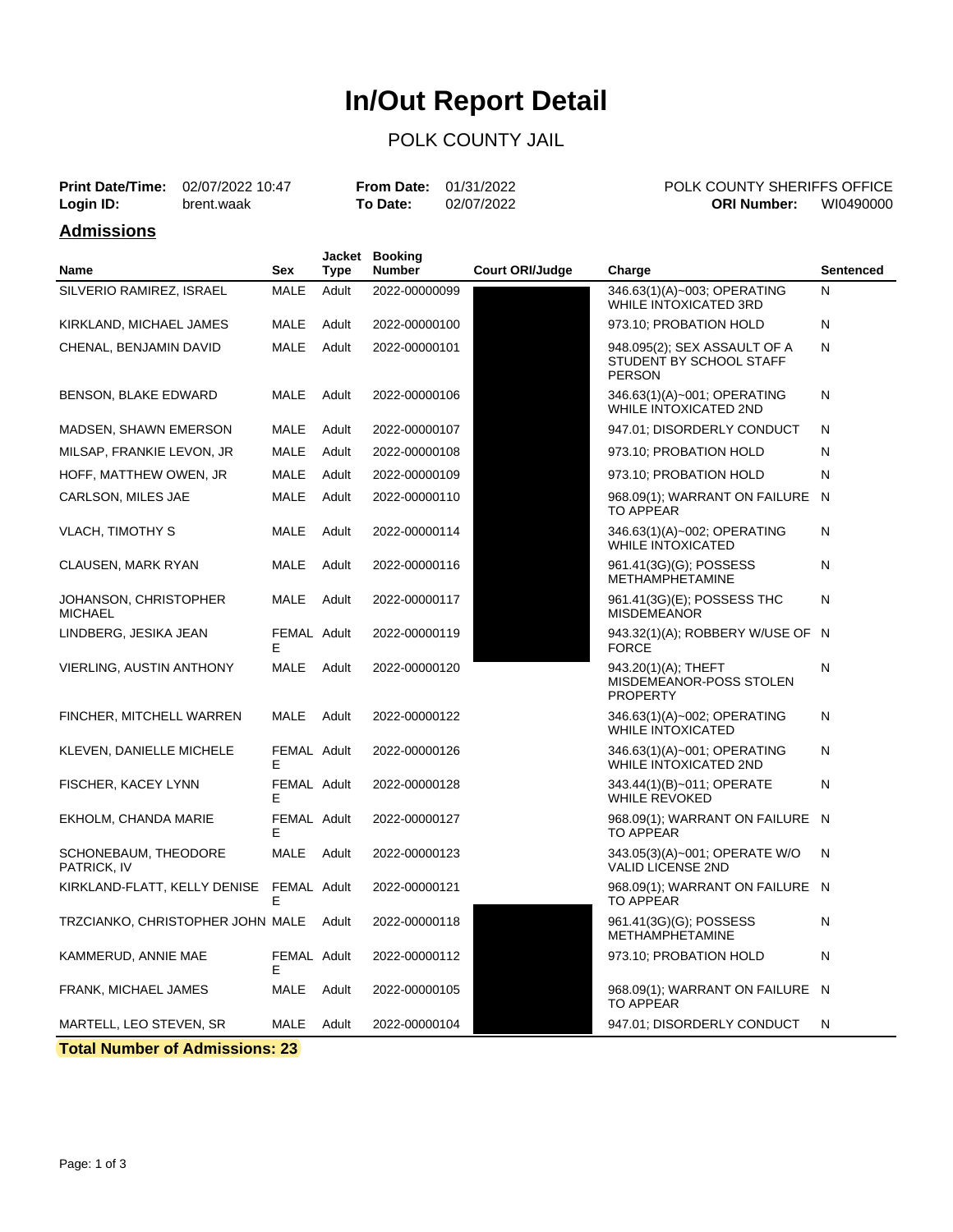# **In/Out Report Detail**

### POLK COUNTY JAIL

|                 | <b>Print Date/Time:</b> 02/07/2022 10:47 | <b>From Date:</b> $01/31/2022$ |            | POLK COUNTY SHERIFFS OFFICE |           |
|-----------------|------------------------------------------|--------------------------------|------------|-----------------------------|-----------|
| Login ID:       | brent.waak                               | To Date:                       | 02/07/2022 | <b>ORI Number:</b>          | WI0490000 |
| <b>Releases</b> |                                          |                                |            |                             |           |

| Name                                     | Sex               | <b>Type</b> | Jacket Booking<br><b>Number</b> | Charge                                                                   | Sentenced | <b>Disposition</b> |
|------------------------------------------|-------------------|-------------|---------------------------------|--------------------------------------------------------------------------|-----------|--------------------|
| KLEVEN, DANIELLE MICHELE                 | FEMAL Adult<br>Е  |             | 2022-00000126                   | 346.63(1)(A)~001; OPERATING WHILE N<br><b>INTOXICATED 2ND</b>            |           |                    |
| DEMARRE, MICHAEL JAMES                   | MALE              | Adult       | 2021-00001245                   | 346.04(3); OPERATOR FLEE/ELUDE<br><b>OFFICER</b>                         | N         |                    |
| FINCHER, MITCHELL WARREN                 | MALE              | Adult       | 2022-00000122                   | 346.63(1)(A)~002; OPERATING WHILE N<br><b>INTOXICATED</b>                |           |                    |
| KIRKLAND, MICHAEL JAMES                  | MALE              | Adult       | 2022-00000100                   | 973.10; PROBATION HOLD                                                   | Ν         |                    |
| HOFF, MATTHEW OWEN, JR                   | MALE              | Adult       | 2022-00000109                   | 973.10; PROBATION HOLD                                                   | N         |                    |
| LINDBERG, JESIKA JEAN                    | FEMAL Adult<br>Е  |             | 2022-00000119                   | 943.32(1)(A); ROBBERY W/USE OF<br><b>FORCE</b>                           | N         |                    |
| FISHER, JANICE ABIGAIL                   | FEMAL Adult<br>Е  |             | 2022-00000047                   | 961.41(3G)(G); POSSESS<br><b>METHAMPHETAMINE</b>                         | Ν         |                    |
| CARLSON, MILES JAE                       | MALE              | Adult       | 2022-00000110                   | 968.09(1); WARRANT ON FAILURE TO N<br>APPEAR                             |           |                    |
| OLSON, HEATHER ANN                       | FEMAL Adult<br>Е  |             | 2021-00000980                   | 999; OUT OF COUNTY LODGER                                                | N         |                    |
| CLAUSEN, MARK RYAN                       | MALE              | Adult       | 2022-00000116                   | 961.41(3G)(G); POSSESS<br><b>METHAMPHETAMINE</b>                         | Ν         |                    |
| JOHANSON, CHRISTOPHER<br><b>MICHAEL</b>  | MALE              | Adult       | 2022-00000117                   | 961.41(3G)(E); POSSESS THC<br><b>MISDEMEANOR</b>                         | N         |                    |
| COWAN, TROY LANE                         | MALE              | Adult       | 2021-00001063                   | 346.63(1)(A)~012; OPERATING WHILE Y<br>INTOXICATED 5TH OR 6TH            |           |                    |
| MILSAP, FRANKIE LEVON, JR                | MALE              | Adult       | 2022-00000108                   | 973.10; PROBATION HOLD                                                   | N         |                    |
| <b>VLACH, TIMOTHY S</b>                  | MALE              | Adult       | 2022-00000114                   | 346.63(1)(A)~002; OPERATING WHILE N<br><b>INTOXICATED</b>                |           |                    |
| MADSEN, SHAWN EMERSON                    | MALE              | Adult       | 2022-00000107                   | 947.01; DISORDERLY CONDUCT                                               | N         |                    |
| PHILLIPS, KYLE ALLAN                     | MALE              | Adult       | 2022-00000094                   | 346.63(1)(A)~001; OPERATING WHILE N<br><b>INTOXICATED 2ND</b>            |           |                    |
| BENSON, BLAKE EDWARD                     | MALE              | Adult       | 2022-00000106                   | 346.63(1)(A)~001; OPERATING WHILE N<br><b>INTOXICATED 2ND</b>            |           |                    |
| CHENAL, BENJAMIN DAVID                   | MALE              | Adult       | 2022-00000101                   | 948.095(2); SEX ASSAULT OF A<br>STUDENT BY SCHOOL STAFF<br><b>PERSON</b> | N         |                    |
| SIREK, MARANDA LYNN                      | FEMAL Adult       |             | 2022-00000095                   | 973.10; PROBATION HOLD                                                   | Ν         |                    |
| SILVERIO RAMIREZ, ISRAEL                 | MALE              | Adult       | 2022-00000099                   | 346.63(1)(A)~003; OPERATING WHILE N<br><b>INTOXICATED 3RD</b>            |           |                    |
| ALBRECHT, DIANNE ELAINE                  | FEMAL Adult<br>Е  |             | 2022-00000093                   | 346.63(1)(A)~004; OPERATING WHILE N<br><b>INTOXICATED 4TH</b>            |           |                    |
| MYERS, ANNA MAE                          | FEMAL Adult<br>E. |             | 2021-00001396                   | 968.09(1); WARRANT ON FAILURE TO N<br>APPEAR                             |           |                    |
| <b>GROSSKREUTZ, CHRISTOPHER</b><br>JAMES | MALE              | Adult       | 2022-00000091                   | 961.41(3G)(E); POSSESS THC<br><b>MISDEMEANOR</b>                         | N         |                    |
| HOFER, DYLAN RICHARD                     | MALE              | Adult       | 2022-00000089                   | 346.63(1)(A)~001; OPERATING WHILE Y<br><b>INTOXICATED 2ND</b>            |           |                    |